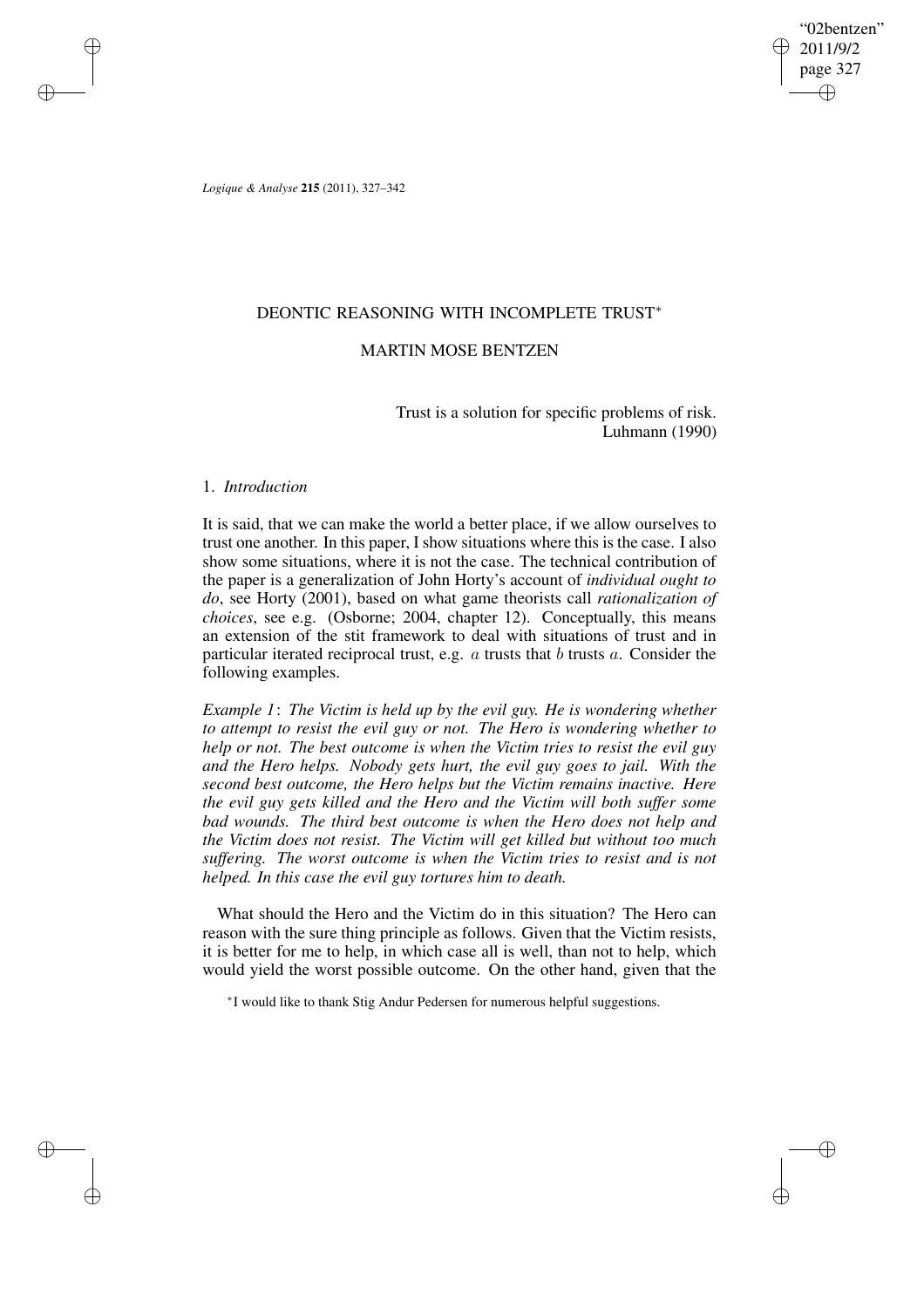328 MARTIN MOSE BENTZEN

"02bentzen" 2011/9/2 page 328

✐

✐

✐

✐

Victim does not resist, it is still better for me to help, because the good guys suffering some wounds and killing the bad guy, is still better than letting the Victim die. What should the Victim do? It seems impossible to say. Of course, if the Hero helps, he is a lot better off resisting, the best possible outcome of the situation. On the other hand, if the Hero does not help, he will be tortured to death by making this choice, which would be absolutely terrible. If he does not resist, he might get rescued anyway if the Hero decides to help, but the rescue will come at a high cost. On the other hand, if the Hero decides not to help, he will at least die a clean death and not be tortured. It is really a predicament. But assume now, that the Victim trusts the Hero to be a good utilitarian. Suppose, in particular, that he trusts the Hero to not make a choice which is strictly dominated. In that case, the Victim trusts the Hero to help. The Victim can now apply sure thing reasoning as follows. If I resist, then we will easily overcome the evil guy together. On the other hand if I don't resist, I leave all the dirty work to the Hero who will have to kill the bad guy and we will both get hurt. It is thus better for me to resist.

Here is another example, which requires two levels of reasoning.

*Example 2*: *The Doctor needs to reach town fast from the jungle to get medicine. It is a difficult journey. She can walk through the mountains or travel by boat down the river. She can also decide to abandon the journey altogether. Nearby lives the Guide, who has heard about this. He has to decide whether to come and guide the Doctor on the journey. Naturally, if the Doctor stays home, he would rather stay home, too. But if the Doctor should decide to either walk or go by boat he will be able to get her there faster either way, possibly saving lives. In particular, if the Doctor goes by boat, the Guide's navigational skills makes him very useful. It would yield the best possible outcome, if he were to decide to come and the Doctor were to decide to go by boat.*

What should the Doctor do? Make preparations to go by boat, stay home or abandon the journey? In this example it is not enough that the Doctor trusts the Guide. This is so, because what the Guide should do, depends on what the Doctor does. If the Doctor decides to abandon the journey, the Guide should stay home. If she goes on the journey by foot or by boat, he should help. However, suppose staying home is a morally bad choice for the Doctor no matter what. If the Guide trusts the Doctor, he knows that the Doctor will either go by boat or walk. And if the Doctor trusts the Guide and *she trusts that the Guide trusts her*, then she trusts the Guide will come to help. So in that case, the Doctor ought to go by boat, ensuring the best possible outcome. In other words, because the Guide trusts the Doctor he ought to come help. And because the Doctor trusts the Guide to trust her and she trusts the Guide, she ought to go by boat.

✐

✐

✐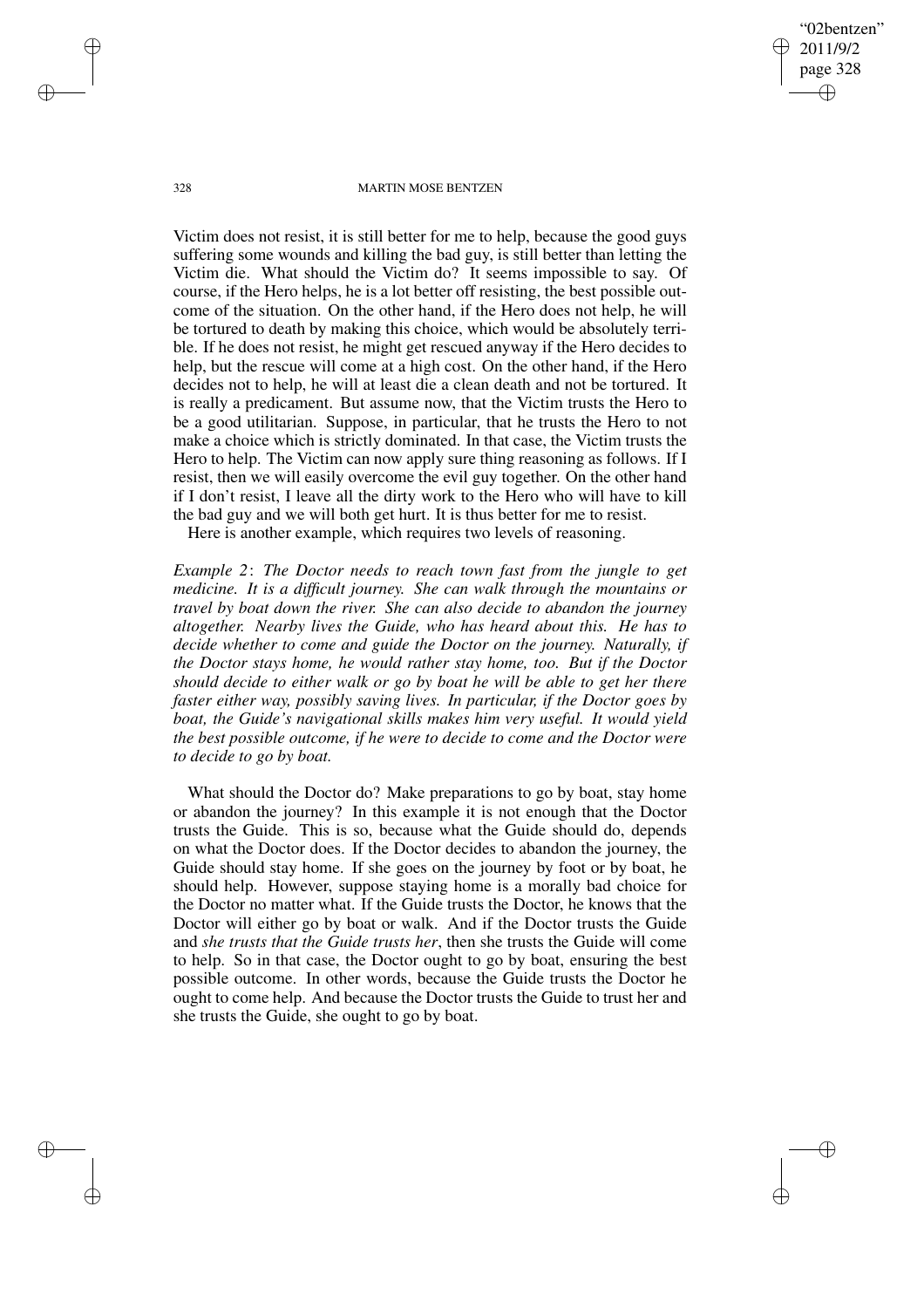I will present a way of formalizing the reasoning above. First, I will consider some important elements of an informal theory of trust developed by Niklas Luhmann.

### 2. *Luhmann's Theory of Trust*

✐

✐

✐

✐

In sociologist Niklas Luhmann's view trust presupposes a situation of risk. More specifically,

If you choose one action in preference to others in spite of the possibility of being disappointed by the action of others, you define the situation as one of trust.(...) Moreover, trust is only possible in a situation where the possible damage may be greater than the advantage you seek. Otherwise, it would simply be a question of rational calculation and you would choose your action anyway. . . (Luhmann; 1990, pp. 97–98)

One example of trust given by Luhmann is hiring a babysitter for the evening and leaving him or her unsupervised. Clearly, this gives us a situation analogous to the informal examples spelled out above. As a way of contrast, Luhmann makes a distinction between *confidence*, which we may capture as an attitude to a wider and more basic class of situations, and *trust*, which is related to specific situations. As an example of this distinction, we need confidence in the use of the evaluative object money (perhaps this confidence is based on a social contract), but we need trust when entering into specific situations of investment. The theory developed here, really concerns what Luhmann calls trust. Whereas lack of confidence will result in alienation, Luhmann claims the following.

The *lack of trust*, on the other hand, simply withdraws activities. It reduces the range of possibilities for rational action. (Luhmann; 1990, p. 104)

And further,

Mobilizing trust means mobilizing engagement and activities, extending the range and degree of participation. (Luhmann; 1990, p. 99)

Although the present theory is an extension of stit theory, which gets its justification independently of Luhmann, I think the relation to Luhmann's

"02bentzen" 2011/9/2 page 329

✐

✐

✐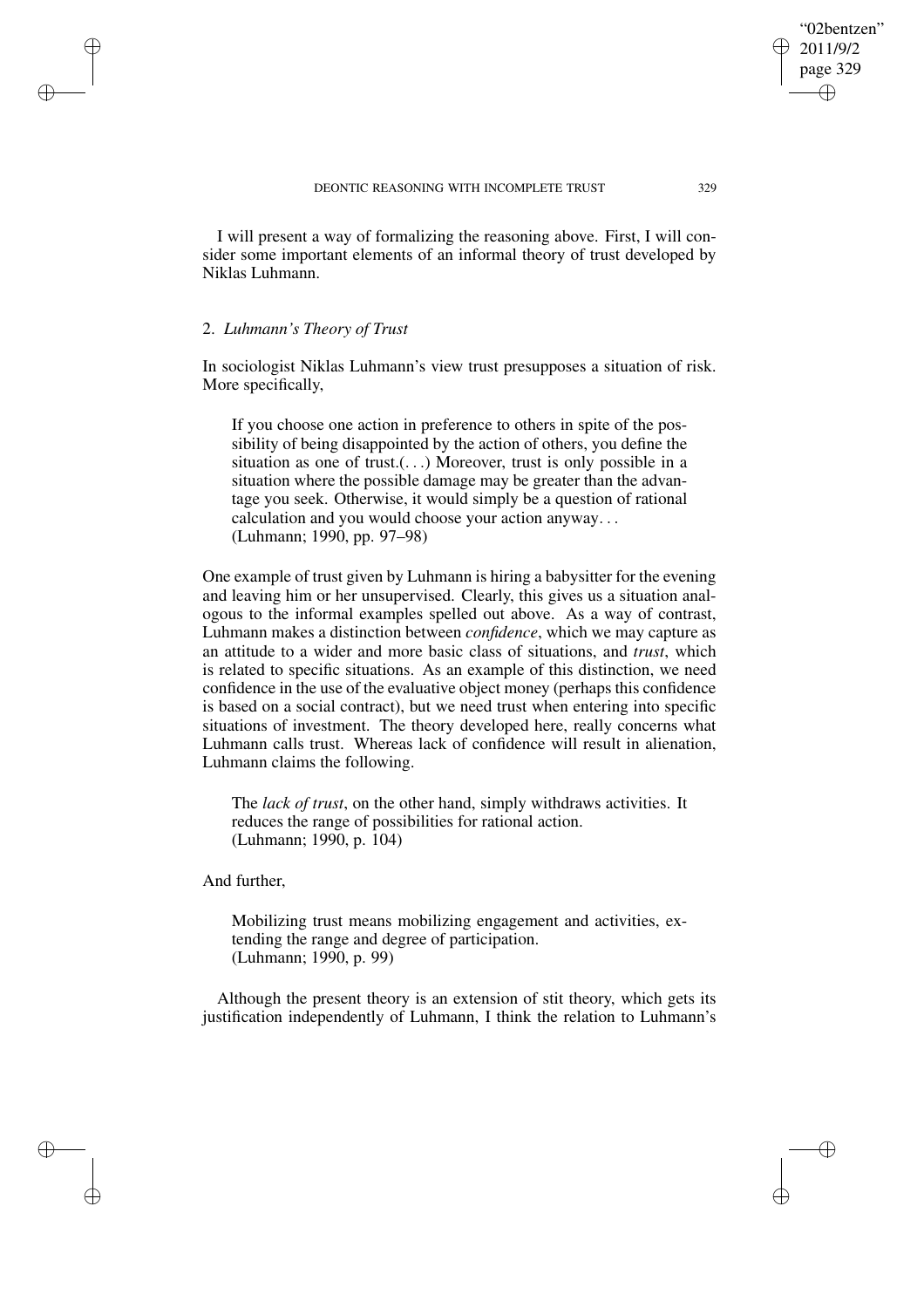"02bentzen" 2011/9/2 page 330 ✐ ✐

✐

✐

### 330 MARTIN MOSE BENTZEN

theory is clear enough to be interesting. If we take a narrow definition of individual rational choice as resulting from reasoning by Savage's *sure thing principle* (I do not think this is too far from what Luhmann has in mind), it is clear that the theory we will present extends the possibilities for rational action. This is exactly what I mean, when I say this theory is a generalization of Horty's individual ought. Also, the informal examples given above fulfil the conditions given by Luhmann to be characterized as situations of trust. The agents cannot expect to get to the best outcomes by only trusting themselves. Furthermore, by trusting each other they risk greater damage than if they did not trust (e.g. the Victim risks to be tortured to death by trusting the Hero, a fate which he considers worse than simply dying). Moreover, in contrast to Luhmann, who does not emphasize this aspect, the theory makes it apparent that individuals trusting other individuals, in itself is not always enough. As the example with the Doctor's journey shows, the Doctor needs to trust that the Guide trusts the Doctor in order to make the choice that leads to the best outcome. Thus we really need reciprocal and iterated modes of trust - by the way, I trust that Luhmann would not deny the importance of this. The formal theory enables us to spell out such conditions clearly and to give reasons to trust based choices, which we make intuitively all the time. Before I turn to the formal frame work, I spell out a bit, what we mean by agents being in specific situations.

## 3. *Strategic Situations*

In the version of stit theory studied here, we do not consider time. Formally, it corresponds to stit theory reduced to a single moment, as studied, e.g. in (Belnap et al.; 2001, Chapter 16), Kooi and Tamminga (2006). Intuitively, since we use only operators, whose satisfaction (in the full stit framework including time) would not depend on histories, throwing away these histories from the models at the outset should not matter logically. It makes the model theory simpler, since we essentially reduce the models to standard relational models known from modal logic, see e.g. Chellas (1980), Blackburn et al. (2001). For a formal mapping between the two kinds of models, see, Herzig and Schwarzentruber (2008). Conceptually, I do not think we should consider the models as representing *single moments*. Rather, we should consider them as *strategic situations*, which is to say that agents act *independently* (meaning that each of their choices is consistent with any choice of any other agent), but not necessarily *simultaneously*. In the informal examples presented in this paper the agents are in different locations, and they cannot communicate. Further, in these models, each agent is aware of all *possible* consequences of the different combination of choices and this awareness is common knowledge. Also, agents agree on which utility to

✐

✐

✐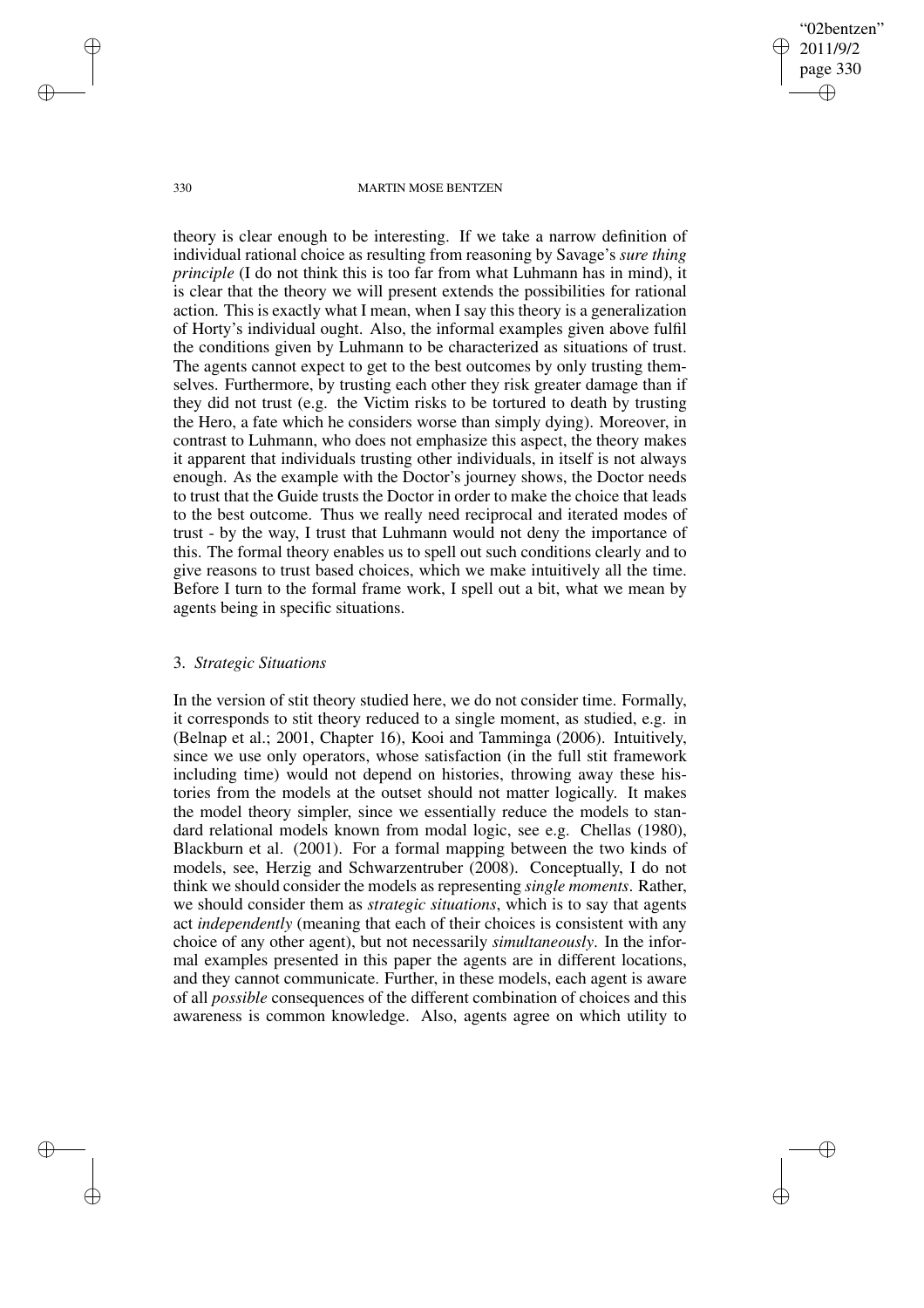assign to outcomes (only ordinal aspects of utilities are used), and this evaluation is also common knowledge. The conceptual difference between the account given here and those based on instrumental rationality such as in game theory (a difference which really only exists at a meta level) is that we do not require the utilitarian values to correspond to the individual utility functions of agents (these are not part of the formal frame work). For more about knowledge and stit, see Broersen (2008), and for knowledge in strategic situations in game theory, see van der Hoek and Pauly (2007). What an agent is not aware of, is which particular choice the other agents will make. The examples suggest that there might be many situations, where these assumptions come quite naturally. The deontic operators presented here for the first time, represent reasoning about what such an agent *ought to do* in such situations given various levels of trust. What is also new in this paper is the construction of submodels using positive formulas. This construction is applied in the iterative removal of strictly dominated strategies.

# 4. *Utilitarian Strategic Models*

✐

✐

✐

✐

I presuppose rudimentary set theory and classical logic for the meta language. Otherwise, the following presentation of the formal framework is self contained. However, space does not permit me to cover the philosophical foundations of stit theory. Instead, I refer to Horty (2001), Belnap et al. (2001), see also Lindström and Segerberg (2007). For information about deontic logic and modal logic in general, a good, standard reference is Chellas (1980). A good introduction to standard game theory is Osborne (2004). Okay, let's get started!

Formally, we use *utilitarian strategic models* (sometimes we simply call them *models*) consisting of outcomes, agents, choices, a utility function on the outcomes and a valuation function. In the models we consider the choices, agents, outcomes, values and valuations are common knowledge amongst all agents.

Let  $\Phi$  be a denumerable set of propositional variables. (The rest of the language will follow later).

*Definition 4.0.1*: (Utilitarian strategic model) *A utilitarian strategic model*  $i$ *s*  $\overset{\circ}{a}$  *structure*  $M = \langle W, Agent, \{ \mathfrak{A}_i \mid a_i \in Agent \}, u : W \rightarrow \mathbb{R}, \breve{V} \rangle$ *, where* 

- 1. W *is a nonempty set of* outcomes*.*
- 2. We have finite, nonempty set of agents,  $Agent = \{a_1, \ldots a_n\}$

*"02bentzen" 2011/9/2 page 331* ✐ ✐

✐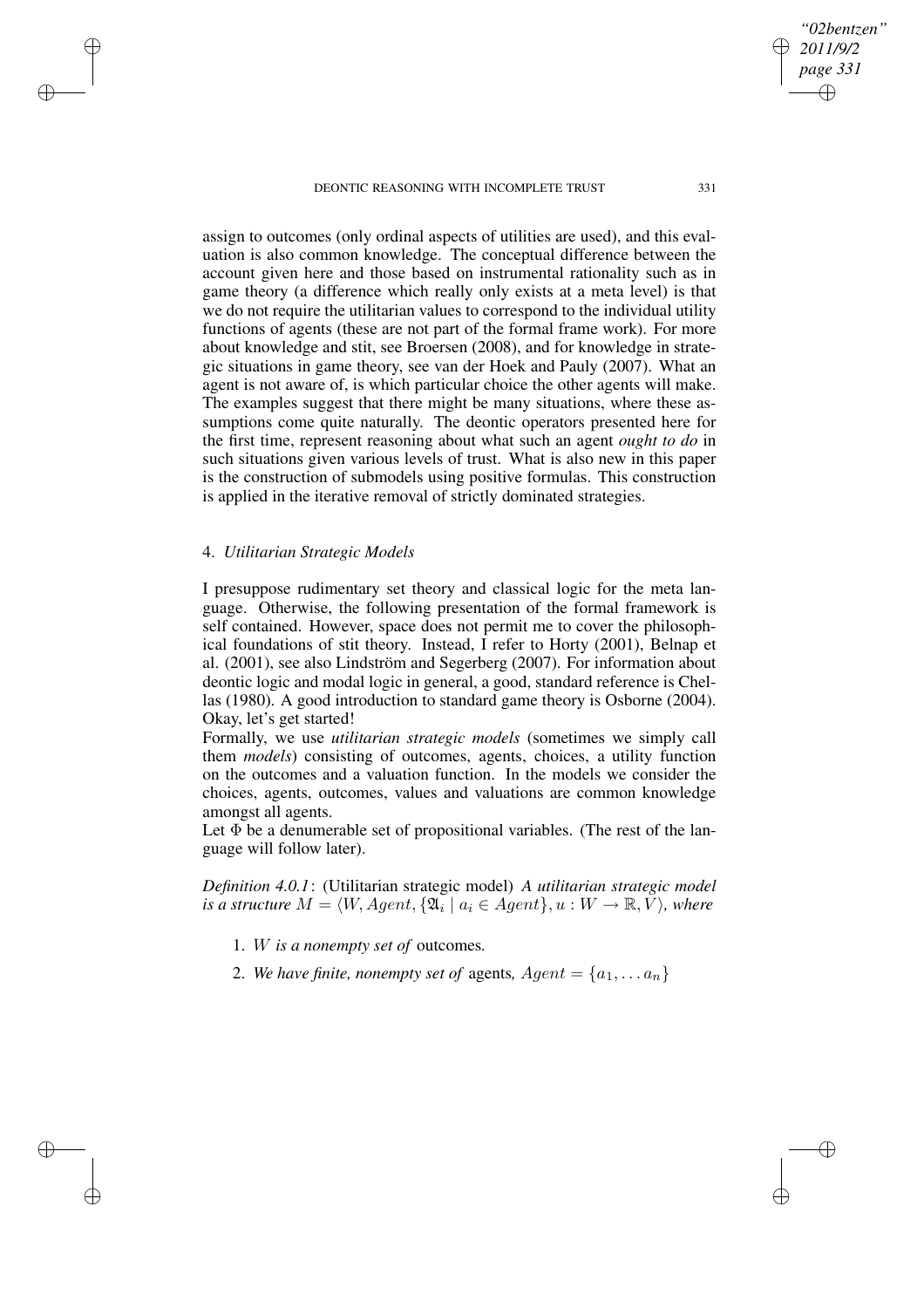## *"02bentzen" 2011/9/2 page 332* ✐ ✐

✐

✐

### 332 MARTIN MOSE BENTZEN

- 3. For each agent  $a_i \in Agent$ , we have a finite, nonempty set  $\mathfrak{A}_i$  of actions *(subsets of W), i.e.*  $\mathfrak{A}_i = \{A_{i1}, \ldots, A_{im_i}\},\ 0 \lt m_i$ , *(agent* a<sup>i</sup> *has* m<sup>i</sup> *choices). Furthermore,*
	- (a) For any agent  $a_i$ , the elements of  $\mathfrak{A}_i$  partition W.
	- (b) Let  $A_{1j_1} \in \mathfrak{A}_1, \ldots, A_{nj_n} \in \mathfrak{A}_n$ , where  $1 \leq j_i \leq m_i$ . Then  $(A_{1j_1} ∩ \ldots ∩ A_{nj_n})$  ≠  $\emptyset$ . (Independence of Agents)
- 4. u *is a utility function assigning values to outcomes.*
- 5. V *is a valuation function from atomic propositions to subsets of* W*, i.e.*  $V : \Phi \rightarrow \mathcal{P}(W)$

When  $M = \langle W, \ldots, V \rangle$  is a model, we sometimes write  $dom(M)$  for W (the domain of  $M$ ). It should be noted, that these models obey what Horty calls the *finite choice condition*, each agent considers only a finite number of choices. We call an action  $A_{ij_i} \in \mathfrak{A}_i$ , where  $1 \leq j_i \leq m_i$ , an *atomic action*. For an agent  $a_i \in Agent$ , we call the union of  $k_i$  ( $k_i > 0$ ) actions from  $\mathfrak{A}_i$ , a *complex positive action* and we denote such a complex positive action  $\alpha_i$ , i.e.

$$
\alpha_i = A_{is_{i1}} \cup A_{is_{i2}} \cup \ldots \cup A_{is_{ik_i}} \text{ where } 1 \leq s_{i1} \leq s_{i2} \leq \ldots \leq s_{ik_i} \leq m_i
$$

(One may think of  $\alpha_i$  as successively picking or leaving out each atomic action from  $\mathfrak{A}_i$ , possibly leaving out some, but picking at least one). Given a complex positive action  $\alpha_i$  for each  $a_i \in Agent$ , we define an *action* profile, denoted  $P$ , as the intersection of the complex actions, i.e.

$$
P = \bigcap_{a_i \in Agent} \alpha_i
$$

When the action profile contains exactly one action for each agent we call it an atomic action profile (otherwise complex).

Let  $M$  be a model, and let  $P$  be an action profile. We define the sets of actions of agents restricted to the profile, denoted  $\mathfrak{A}_i|P$  as follows,  $\mathfrak{A}_i|P =$  ${A_{ij} \cap P \mid A_{ij} \cap P \neq \emptyset, j = 1, \ldots, m_i}.$  We now define the model restricted to  $\tilde{P}$ , denoted  $M|P$ , as follows.

 $Definition 4.0.2: M|P = \langle P, Agent, \{\mathfrak{A}'_i \mid a_i \in Agent\}, u': P \rightarrow \mathbb{R}, V' \rangle,$ *where*

$$
1. \ \mathfrak A'_i = \mathfrak A_i|P
$$

✐

✐

✐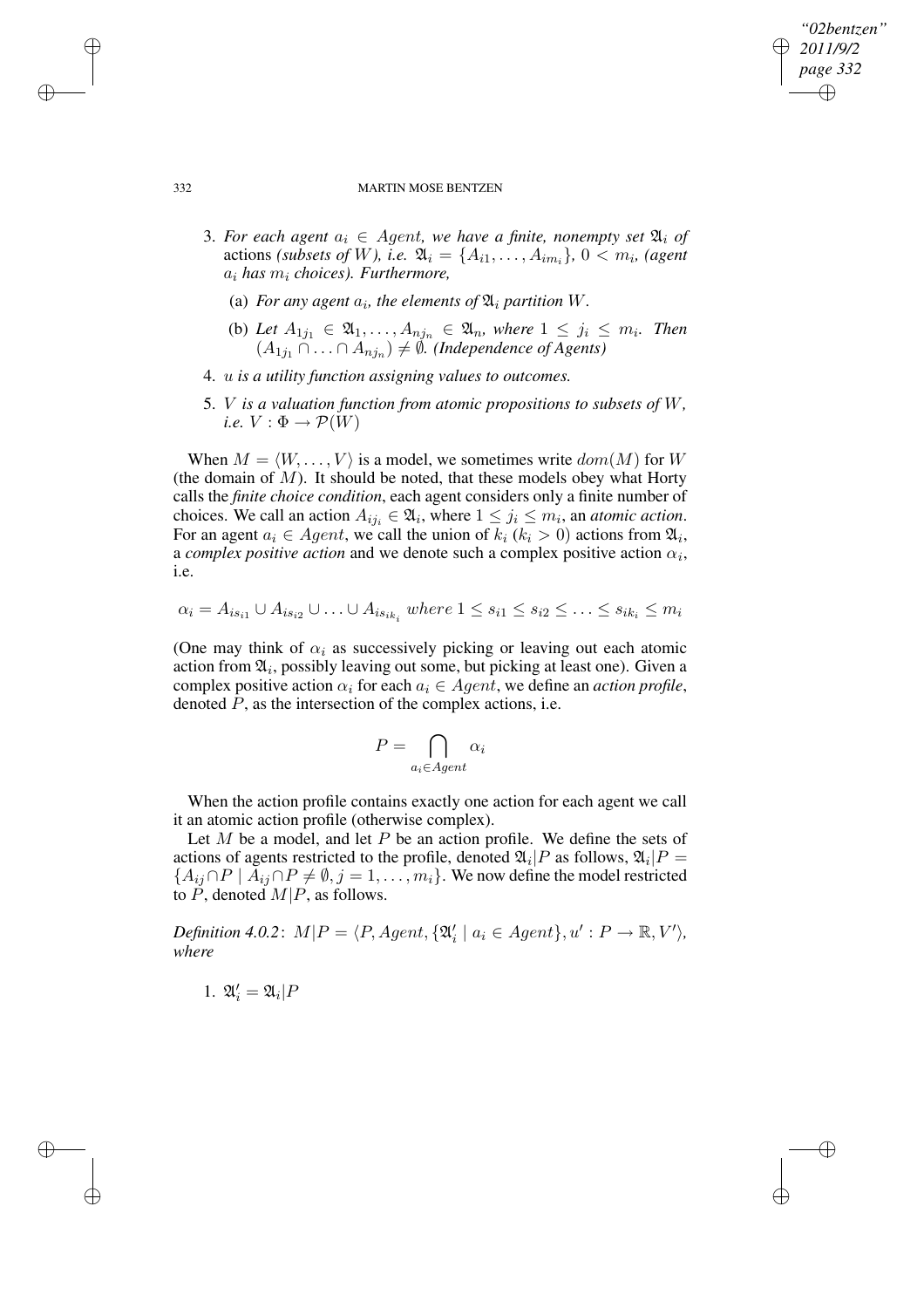2.  $u' = u \mid P$  *(u restricted to P).* 

✐

✐

✐

✐

3. *For each*  $p \in \Phi$ ,  $V'(p) = V(p) \cap P$ .

We need to show that  $M|P$  fulfils the conditions of Definition 4.0.1, in particular that the actions of agents partition  $dom(M|P)$  and that  $M|P$  fulfils the independence of agents condition. We show only the latter.

*Proof. Independence of Agents* Let  $A'_{1j_1} \in \mathfrak{A}'_1, \ldots, A'_{nj_n} \in \mathfrak{A}'_n$ . Each  $A'_{ij_i} = A_{it_i} \cap P$  for some  $A_{it_i} \in \mathfrak{A}_i$ . We have  $P = \left(\hat{A}_{1s_{11}} \cup A_{1s_{12}} \cup \hat{A}_{1s_{13}}\right)$  $\ldots \cup A_{1s_{1k_1}}) \cap \ldots \cap (A_{ns_{n1}} \cup A_{ns_{n2}} \cup \ldots \cup A_{ns_{nk_n}})) \supseteq (A_{1t_1} \cap \ldots \cap A_{nt_n}).$ Therefore,  $(A'_{1j_1} \cap ... \cap A'_{nj_n}) = ((A_{1t_1} \cap P) \cap ... \cap (A_{nt_n} \cap P)) =$  $((A_{1t_1} \cap ... \cap A_{nt_n}) \cap P) = (A_{1t_1} \cap ... \cap A_{nt_n}) \neq \emptyset$  by Independence of Agents for  $M$ .

From this we get the following.

*Fact 4.0.3*: *Let* M *be a strategic model and* P *an action profile.* M|P *is a strategic model.*

Although restricting a model to an action profile is a sufficient condition for getting a new strategic model it is not necessary. The main thing is that the new model needs to fulfil the independence of agents condition. This rules out reductions based on the truth set of any formula, as in the public announcements considered in dynamic epistemic logic, see e.g. van Ditmarsch et al. (2007).

Given a model M (with W as its set of outcomes), we define the set  $M_P$ as the set of models resulting from restricting  $M$  to an action profile (atomic or otherwise) of M.

*Definition* 4.0.4:  $M_P = \{M|P \mid P$  *is an action profile*}

We order the set  $M_P$  as follows.  $M|P' <_{c} M|P$ , iff  $P \subset P'$ .

*Fact* 4.0.5:  $M_P$  *is finite.*  $\lt_c$  *is a strict partial order on*  $M_P$  *with the atomic action profiles as maximal elements and* M *as minimal element.*

*Proof.* Since each agent has a finite number of actions, there is only a finite number of profiles, so  $M_P$  is finite. The strict partial order is forced by set inclusion. Obviously for any profile P,  $P \subseteq W$ . If P is an atomic profile there can be no profile P', such that  $P' \subset P$ , because that would require

"02bentzen" 2011/9/2 page 333

✐

✐

✐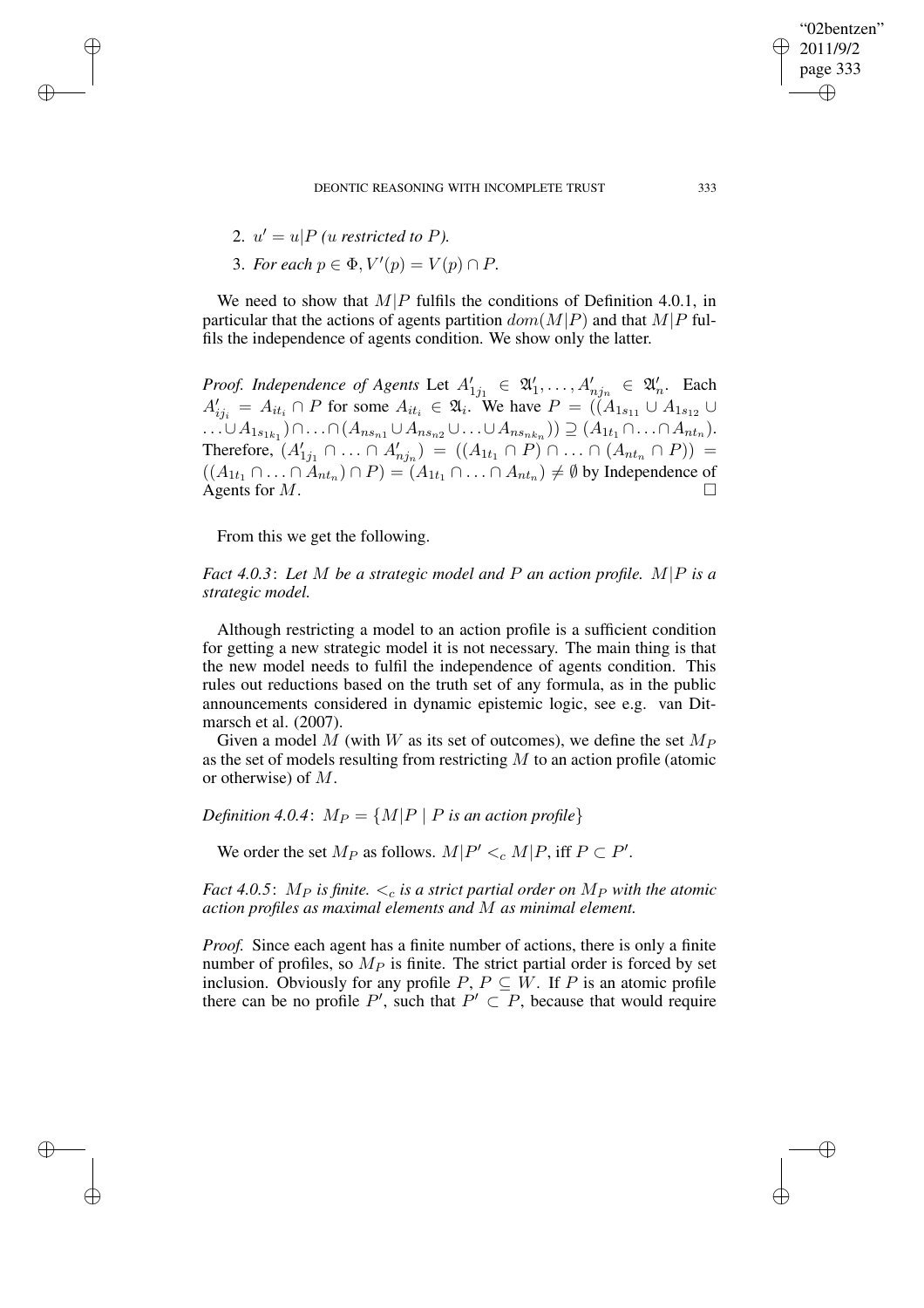#### 334 MARTIN MOSE BENTZEN

"02bentzen" 2011/9/2 page 334

✐

✐

✐

✐

taking an action away from at least one agent, leaving us with an empty action for that agent, which violates the definition of an action profile.  $\Box$ 

In order to get to sure thing reasoning we first lift the utility function on outcomes to a preference ordering on actions. The utilities of outcomes are lifted to arbitrary subsets of  $W, S, T \subseteq W$ , in the following way.

 $Definition 4.0.6: S \leq T \ iff \ sup(u(o))_{o \in S} \leq inf(u(o'))_{o' \in T}.$ 

Informally, the (upper limit of the) utility of the outcomes with the highest utility in  $S$ , is lower than or equal to the (lower limit of the) utility of the outcomes with lowest utility in  $T \leq$  is a transitive relation on  $\mathcal{P}(W)$ . The strict ordering on propositions is defined as  $S < T$  iff  $S \leq T$  and not  $T \leq S$ .

We now use the preference ordering to define a *dominance* ordering on actions by means of Savage's *sure thing principle*. Let P be an action profile. By  $P_{a_k}$ , we mean the complex action  $\alpha_k$  of P. By  $P_{-a_k}$  we mean the action profile P without any action specified for  $a_k$ , i.e.  $P_{-a_k} = \bigcap_{a_i \in Agent - \{a_k\}} \alpha_i$ . By  $(P_{-a_i}, \alpha_i)$ , we mean the set  $P_{-a_i} \cap \alpha_i$ , where  $\alpha_i$  is some complex positive action for  $a_i$ .  $(P_{-a_i}, \alpha_i) = P'$  determines an action profile. If P is an atomic action profile, and  $\alpha_i$  is atomic, P' will be an atomic action profile. We define *sure thing dominance* in the following way. For actions,  $A_{im}$ ,  $A_{in} \in \mathfrak{A}_i$ ,  $A_{im}$  weakly dominates action  $A_{in}$  (denoted  $A_{in} \preceq A_{im}$ ) iff for any atomic action profile P we have  $(P_{-a_i}, A_{in}) \le (P_{-a_i}, A_{im})$ . Intuitively, this means that with any possible combination of choices for all the other agents, it is at least as good if  $a_i$  chooses  $A_{im}$  as if  $a_i$  chooses  $A_{in}$ . Strict dominance, denoted  $A_{in} \prec A_{im}$ , is defined as  $A_{in} \preceq A_{im}$  and not  $A_{im} \preceq A_{in}$ .

We define the set of optimal choices for an agent  $a_i$  in a model M, denoted *optimal*<sup>ai</sup> as the set of actions for that agent that are not strictly dominated, i.e.  $\text{optimal}_{M}^{a_{i}} = \{A_{im} \in \mathfrak{A}_{i} \mid \text{there is no } A_{in} \in \mathfrak{A}_{i}, \text{such that } A_{im} \prec A_{in}\}.$ 

*Fact* 4.0.7: 1. (Horty 2001) *For any agent*  $a_i$ ,  $optimal_M^{a_i} \neq \emptyset$ .

2.  $\bigcup optimal_M^{a_i}$  *is a complex positive action.* 

*Proof.* We repeat Horty's proof of 1. in the current (atemporal) framework for the convenience of the reader. Assume  $\varphi p \, \mathrm{d} u \, \mathrm{d} u = \emptyset$ . Let  $A_{in} \in \mathfrak{A}_i$ . Since  $A_{in} \notin optimal_M^{a_i}$ , there is a different action  $A_{il}^{\{m\}} \in \mathfrak{A}_i$  such that  $A_{in} \prec$  $A_{il}$ . Since  $A_{il} \notin optimal_M^{a_i}$  either, we can iterate the argument indefinitely, giving us an infinite subset of  $\mathfrak{A}_i$  contradicting that an agent has only finitely many atomic actions. 2. is immediate from 1..  $\Box$ 

✐

✐

✐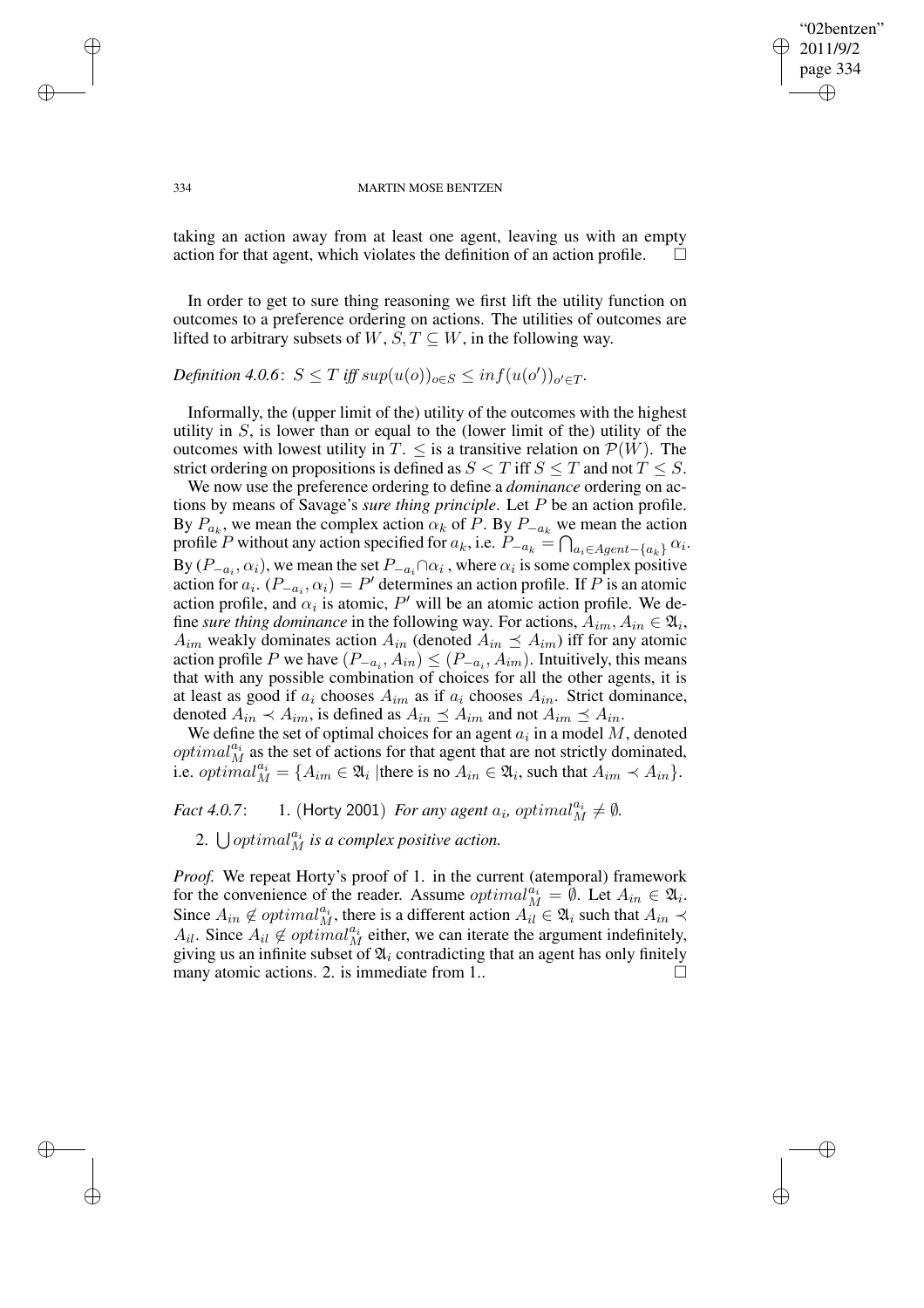It follows that the intersection of all such actions,  $\bigcap_{a_i \in Agent} (\bigcup optimal^{a_i}_{M}),$ is an action profile, which we denote  $optimal_M$ . So, by Fact 4.0.3,  $M|optimal_M$  is a strategic model. Now, fix a model M. We define a model  $M_n$  with level of trust n as follows.

*Definition 4.0.8*: 
$$
1. M_0 = M
$$
.

✐

✐

✐

✐

2.  $M_{n+1} = M_n |optimal_{M_n}$ .

*Fact* 4.0.9: 1.  $dom(M_{n+1}) \subset dom(M_n)$ .

- 2. If  $m < n$ , then  $dom(M_n) \subset dom(M_m)$ .
- 3. *There is an*  $m$ , *s.t.*  $M_n = M_m$ , for all  $n \geq m$ . We call this model  $M_m$ , optimus'.By optimus'<sup>*a*i</sup> we mean optimal<sup>ai</sup><sub> $M_m$ </sub>.

*Proof.* 1. We write  $\mathfrak{A}_i^n$  for  $\mathfrak{A}_i$  |  $optimal_{M_n}$ ,  $A_{is}^n$  for an element of  $\mathfrak{A}_i^n$ . Obviously *optimal* $a_{M_n}^{a_i} = \{A_{im}^n \in \mathfrak{A}_i^n \mid \text{there is no } A_{is}^n \in \mathfrak{A}_i^n, \text{ such that } A_{im}^n \prec$  $A_{is}^n$ }  $\subseteq \mathfrak{A}_i^n$ . Hence the largest possible reduction is to  $\bigcap_{a_i \in Agent} (\bigcup \mathfrak{A}_i^n)$  =  $dom(M_n)$ , and (since for any M,  $M|dom(M) = M$ ), we have  $dom(M_{n+1})$  $\subseteq dom(M_n).$ 

2. Since  $n > m$ ,  $M_n$  is obtained from  $M_m$  in a finite number of steps for each of which the previous argument holds, so we have  $dom(M_n) \subseteq$  $dom(M_m)$ .

3. For any n, either  $M_{n+1} = M_n$  or for some agent some action is dominated, in which case  $optimal_{M_{n+1}} \subset optimal_{M_n}$ , i.e.  $M_n \lt_c M_{n+1}$ . Now, since for any  $n, M_n \in M_P$ , and  $\lt_c$  yields a finite partial order (see Definition 4.0.4 and Fact 4.0.5), this process must come to an end eventually, at the latest when it hits a maximal element (an atomic action profile, i.e. each agent is down to one non-dominated action). The models can only get smaller and they never become empty.

Furthermore, we have the following.

*Fact* 4.0.10: *For any n*,  $a_i$ ,  $\{A_{ij} \in \mathfrak{A}_i \mid A_{ij} \cap optimal_{M_n}^{a_i} \neq \emptyset\} \neq \emptyset$ .

In words there is a non-empty subset of actions from the original model consistent with the actions of the model restricted to  $optimal_{M_n}$ . We denote the union of the elements of this set  $optimal_{M_n}^{\mathfrak{A}_i}$ , i.e.  $optimal_{M_n}^{\mathfrak{A}_i^{(n)}} = \bigcup \{A_{ij} \in$  $\mathfrak{A}_i \mid A_{ij} \cap optimal_{M_n}^{a_i} \neq \emptyset$ , call it *the n*-optimal action for agent  $a_i$ . It is in fact a complex positive action in M for  $a_i$ . Similarly, for  $\bigcup \{A_{ij} \in \mathfrak{A}_i \mid \mathfrak{A}_i\}$  $A_{ij} \cap optimus'^{a_i}$ , we write  $optimus'^{a_i}$ . We have the following.

*"02bentzen" 2011/9/2 page 335*

✐

✐

✐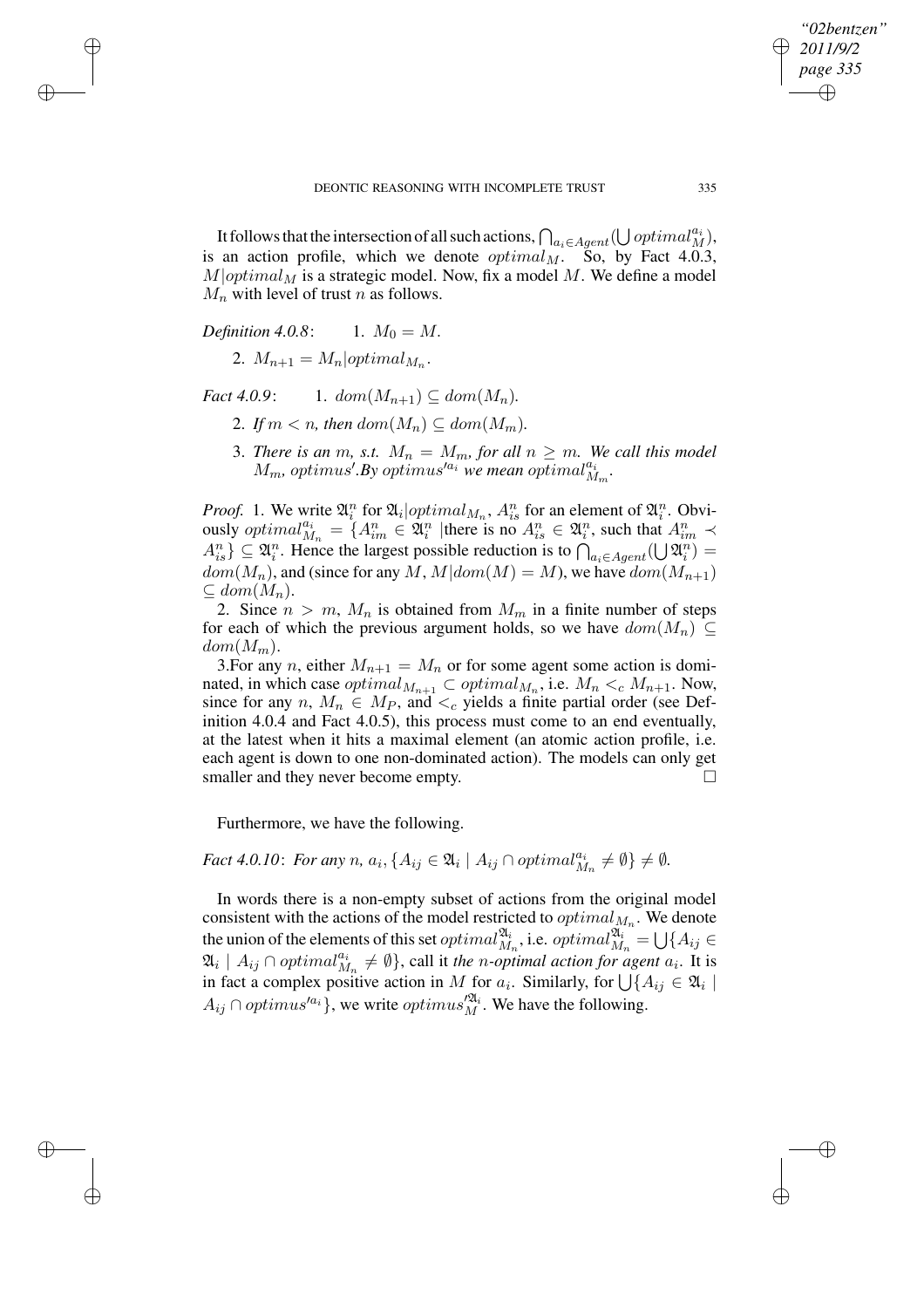"02bentzen" 2011/9/2 page 336 ✐ ✐

✐

✐

#### 336 MARTIN MOSE BENTZEN

$$
\begin{aligned}\n\text{Fact 4.0.11:} \qquad & 1. \text{ optimal}_{M_n}^{\mathfrak{A}_i} \subseteq \text{optimal}_{M_m}^{\mathfrak{A}_i}, \text{for } m < n. \\
& 2. \text{ There is an } m, \text{ such that } \text{optimal}_{M_m}^{\mathfrak{A}_i} = \text{optimal}_{M_n}^{\mathfrak{A}_i}, \text{for any } n > m.\n\end{aligned}
$$

## 5. *New Deontic Operators*

We are now going to do deontic logic with the models constructed above. Based on the set of propositional variables,  $\Phi$ , we build a language by the following rule. We use agents as names for themselves.

*Definition*  $5.0.12$ :  $a_i \in Agent, p \in \Phi$ .  $\phi\ ::=\ p\ \ket{\perp}\ \phi_1\ \rightarrow\ \phi_2\ \mid\bigcirc \phi\ \mid\ {\sf A}\phi\ \mid\ [a_i\ \textit{cstit}] \phi\ \mid\ \bigcirc\lbrack a_i\ \textit{cstit}]_n\phi\ \mid\$  $\bigodot[a_i \;cstit] \phi$ 

We define the rest of the propositional connectives,  $\neg, \wedge, \vee, \leftrightarrow$ , in the standard way,  $(\neg \phi$  is defined as  $\phi \rightarrow \bot$ , and so on). As usual, we write  $M, o \models \phi$ , for  $\phi$  is true with outcome o of model M. By  $|\phi|_M$  we mean the proposition expressed by  $\phi$ , also called the truth set of  $\phi$ , i.e. the set  $\{o \mid M, o \models \phi\}$ . The truth conditions for atomic sentences, the propositional constant, and propositional connective are standard:

*Definition* 5.0.13: 1.  $M, o \models p$  *iff*  $o \in V(p)$ *, where*  $p \in \Phi$  *(p is atomic).* 

- 2.  $M, o \models \perp$  *never.*
- 3.  $M, o \models \phi \rightarrow \psi$  *iff, if*  $M, o \models \phi$ *, then*  $M, o \models \psi$ *.*

As usual, by  $\phi$  being true in a model, written  $M \models \phi$ , we mean that  $\phi$  is true with all outcomes of that model (for any  $o \in dom(M), M, o \models \phi$ ). By  $\phi$  being *valid*, written  $\models \phi$ , we mean true in all models (for any model M,  $M \models \phi$ ). By *logical consequence*, written  $\Gamma \models \phi$ , where  $\Gamma$  is a set of formulas and  $\phi$  is a formula, we mean that for any outcome o, of any model M, if  $M, \rho \models \psi$  for all  $\psi \in \Gamma$ , then  $M, \rho \models \phi$ . The standard deontic operator  $\bigcap$ has the following truth condition (recall that  $u$  is a utility function assigning values to outcomes).

 $M, o \models \bigcirc \phi$  iff. there is an outcome o', such that  $M, o' \models \phi$  and for all o'', such that  $u(o') \leq u(o'')$ ,  $M, o'' \models \phi$ 

This is a normal modal operator, validating e.g. D ( $\neg$ ( $\bigcirc$  $\phi \land \bigcirc \neg \phi$ )) and 4  $(\bigcirc \phi \to \bigcirc \bigcirc \phi)$ . Let  $a_i$  be an agent and o an outcome. By choice  ${}^{a_i}_{M}(o)$ we mean the unique action  $A_{im} \in \mathfrak{A}_i$ , such that  $o \in A_{im}$ . The Chellas stituding

✐

✐

✐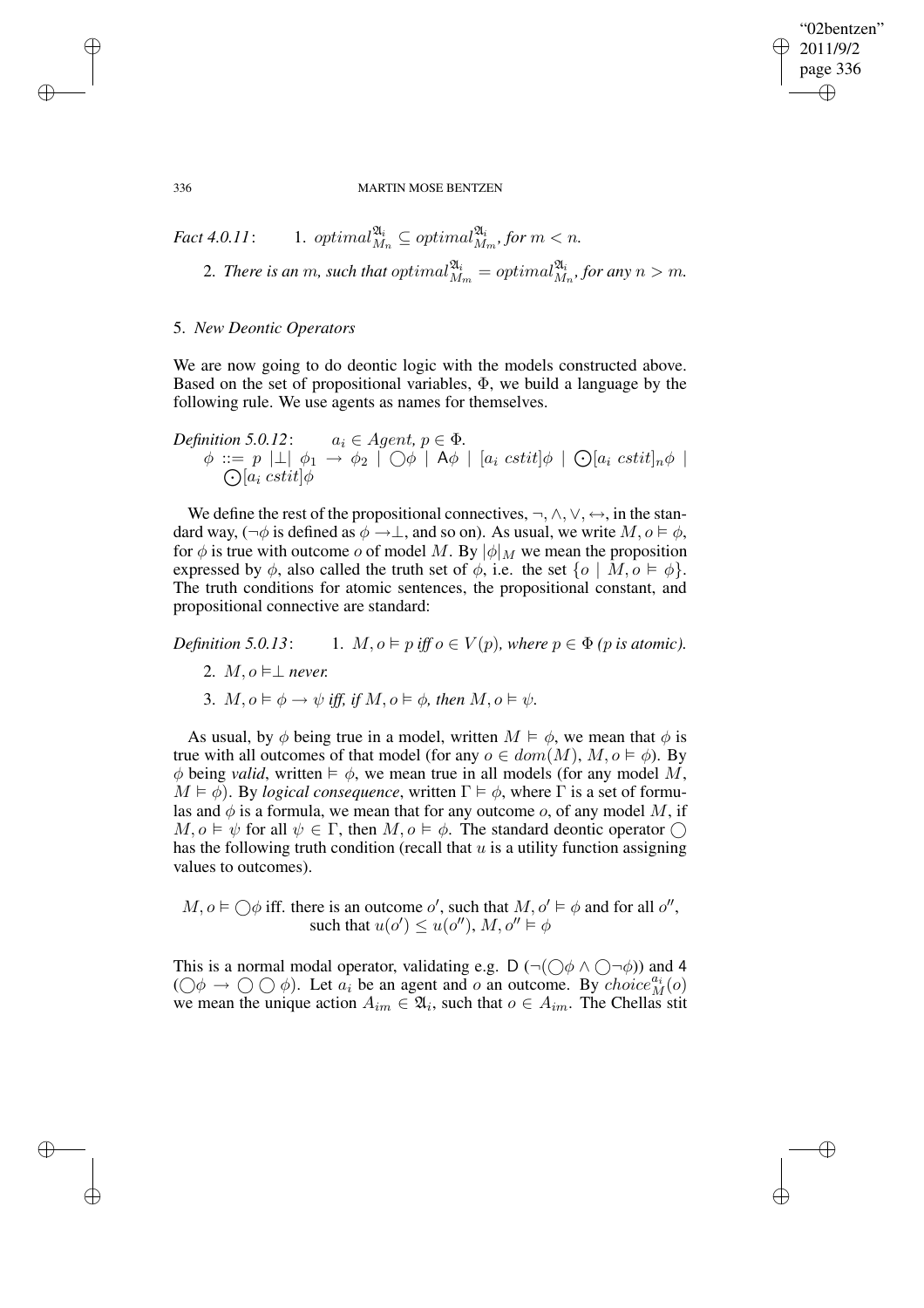operator<sup>1</sup> has the following truth condition. (The following definitions and validities apply to any  $a_i \in Agent$ ).

$$
M,o\vDash [a_i\;cstit]\phi\;{\rm iff.\;choice}^{a_i}_{M}(o)\subseteq |\phi|_M.
$$

The A operator is a universal modality.

✐

✐

✐

✐

 $M, o \models A\phi$  iff. for any  $o' \in dom(M), M, o' \models A\phi$ .

Its dual E is defined as  $\neg A\neg$ . The Chellas stit operators and the universal modality are both S5 operators, and further:

*Fact*  $5.0.14$ :  $\models$   $\mathsf{A}\phi \rightarrow [a_i \; cstit] \phi$ .

We give the 'ought to do' operator with a level of trust  $n > 0$  the following truth condition.

$$
M, o \vDash \bigodot [a_i \; cstit]_n \phi \; \text{iff.} \; optimal_{M_n}^{\mathfrak{A}_i} \subseteq |\phi|_M.
$$

The intuition behind this operator is that if  $\phi$  being true is a necessary condition for  $a_i$  to perform the optimal action given a level of trust n (the *n*-optimal action), then  $\phi$  is obligatory for  $a_i$ . The *n*-optimal action might be complex, in which case we should think of it as a free choice between the action tokens it contains. We define the individual ought to do operator without subscript on  $optimus'$ . We give the individual ought to do operator without subscript the following truth condition.

$$
M, o \vDash \bigodot[a_i \; cstit] \phi \; \text{iff.} \; optimus_M^{\prime \mathfrak{A}_i} \subseteq |\phi|_M.
$$

The following facts contain some validities for these operators.

*Fact* 5.0.15: *For any*  $n, m > 0$ ,

1.  $\models \phi$  *implies*  $\models \bigodot[a_i \; cstit]_n \phi$ 2.  $\vdash \bigodot [a_i \; cstit]_n(\phi \to \psi) \to (\bigodot [a_i \; cstit]_n \phi \to \bigodot [a_i \; cstit]_n \psi)$ 3.  $\vDash \neg (\bigodot [a_i \; cstit]_n \phi \land \bigodot [a_i \; cstit]_n \neg \phi)$ 

 $1$  Our syntax deviates a bit from the one found in Horty (2001), Belnap et al. (2001), where the Chellas stit is written  $[a_i \; cstit : \phi]$ .

*"02bentzen" 2011/9/2 page 337*

✐

✐

✐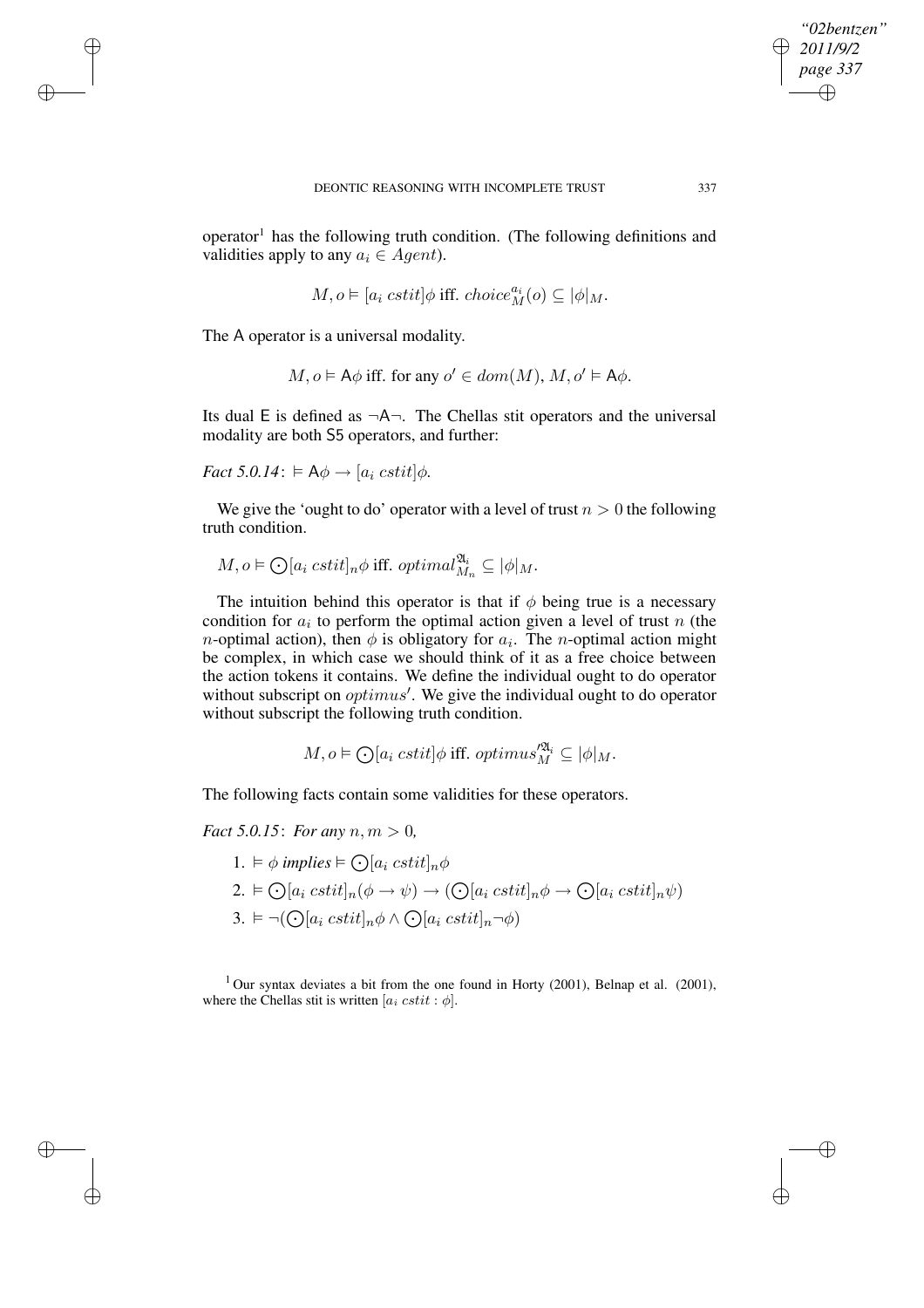*"02bentzen" 2011/9/2 page 338* ✐ ✐

✐

✐

338 MARTIN MOSE BENTZEN

- $4. \models \bigodot [a_i \; cstit]_n\phi \rightarrow \bigodot [a_i \; cstit]_m\phi, for\; n < m.$
- 5.  $\vdash \bigodot [a_i \; cstit]_n \phi \rightarrow \bigodot [a_i \; cstit] \phi$
- 6. There is some m, such that for all  $n \ge m \vDash \bigodot[a_i \; cstit]_n \phi \leftrightarrow$  $\bigodot[a_i \;cstit] \phi$

*Proof.* 1. Assume  $\models \phi$ . Let  $o \in dom(M) = W$  for some M. Since  $|\phi|_M =$ W, optimal $\mathcal{X}_{M_n}^{\mathfrak{A}_i} \subseteq |\phi|_M$ , so  $M, o \models \bigodot [a_i \; cstit]_n\phi$ . Hence  $\models \bigodot [a_i \; cstit]_n\phi$ . 2. Assume  $\overline{M}$ ,  $o \models \bigodot [a_i \; cstit]_n(\phi \rightarrow \psi)$  and  $M, o \models \bigodot [a_i \; cstit]_n\phi$ . Let  $o' \in optimal_{M_n}^{\mathfrak{A}_i}$ . Since  $optimal_{M_n}^{\mathfrak{A}_i} \subseteq |\phi|_M$  and  $optimal_{M_n}^{\mathfrak{A}_i} \subseteq |\phi| \to$  $\psi|_M = -|\phi|_M \cup |\psi|_M$ ,  $o' \in |\psi|_M$ . Hence,  $\varphi$ *imal* $\frac{\mathfrak{A}_i}{M_n} \subseteq |\psi|_M$ , so  $M, o \models \bigodot [a_i \; cstit]_n\psi$ . 3. Assume for the sake of a contradiction that there is some model M and some outcome o, such that  $M, o \models \bigodot$  $\odot$  $[a_i \; cstit]_n \phi \wedge$  $[a_i \; cstit]_n \neg \phi$ . Hence  $optimal_{M_n}^{\mathfrak{A}_i} \subseteq |\phi|_M$  and  $optimal_{M_n}^{\mathfrak{A}_i} \subseteq |\neg \phi|_M$ , so optimal $\mathcal{U}_{M_n}^{\mathfrak{A}_i} \subseteq (|\phi|_M \cap |\neg \phi|_M) = \emptyset$ . So, optimal $\mathcal{U}_{M_n}^{\mathfrak{A}_i} = \emptyset$ , which contradicts Fact 4.0.10. 4. Assume  $M, o \models \bigodot [a_i \; cstit]_n \phi$  and  $n < m$ . By Fact 4.0.11  $\varphi$ *b*  $\varphi$   $\cong$   $\varphi$   $\varphi$   $\varphi$   $\varphi$   $\varphi$   $\varphi$   $\varphi$   $\varphi$   $\varphi$   $\varphi$   $\varphi$   $\varphi$   $\varphi$   $\varphi$   $\varphi$   $\varphi$   $\varphi$   $\varphi$   $\varphi$   $\varphi$   $\varphi$   $\varphi$   $\varphi$   $\varphi$   $\varphi$   $\varphi$   $\varphi$   $\varphi$   $\varphi$   $\varphi$   $\varphi$ hence  $M, o \models \bigodot [a_i \ cstit]_m \phi$ . 5. Assume  $M, o \models \bigodot [a_i \ cstit]_n \phi$ . Since optimus $\mathbb{Z}_M^{2i} \subseteq \text{optimal}_{M_n}^{2i} \subseteq |\phi|_M$ ,  $M, o \models \bigodot[a_i \; cstit] \phi$ . 6. Take m to be such that optimal<sub>Mm</sub> = optimus<sup>'</sup><sub>M</sub>. For any  $n > m$ , optimus'<sup>2</sup><sub>M</sub><sup>2</sup> =  $\varphi$ optimal $\mathcal{U}_{M_n}^{a_i}$ , so  $\vdash \bigodot [a_i \; cstit]_n \phi \leftrightarrow \bigodot [a_i \; cstit] \phi$ .

Since the set of valid formulas is obviously closed under Modus Ponens (we have  $\{\phi, \phi \rightarrow \psi\} \models \psi$ ), 1. (Necessitation) and 2.(K) show that  $\bigodot [a_i \; cstit]_n$  is a normal modal operator. It is easily shown for the operator without subscript,  $\bigcap_{a_i} cstit$ , as well. 3. is the characteristic deontic formula, saying that if we are on one level of trust, there can be no moral conflicts. Again, it holds for  $\bigcirc$  [ $a_i$  cstit], also. 4. shows that there is also consistency across levels of trust, in the sense that no obligation is lost when going to higher levels of trust. From these two validities, it follows that no obligation can be contradicted on a higher level of trust. 5. and 6. show some rather obvious interactions between the subscripted and non-subscripted operators. That any obligation is preserved by the non-subscripted operator, and that there is a finite level of trust from which adding more levels of trust is unnecessary, since it just gives the same obligations. In stit theory *ability* is expressed by  $E[a_i \, cstit] \phi$ . One can think of this formula as expressing ' $a_i$ has the choice to enforce  $\phi$ .' We have the following important principle of *ought implies can*.

✐

✐

✐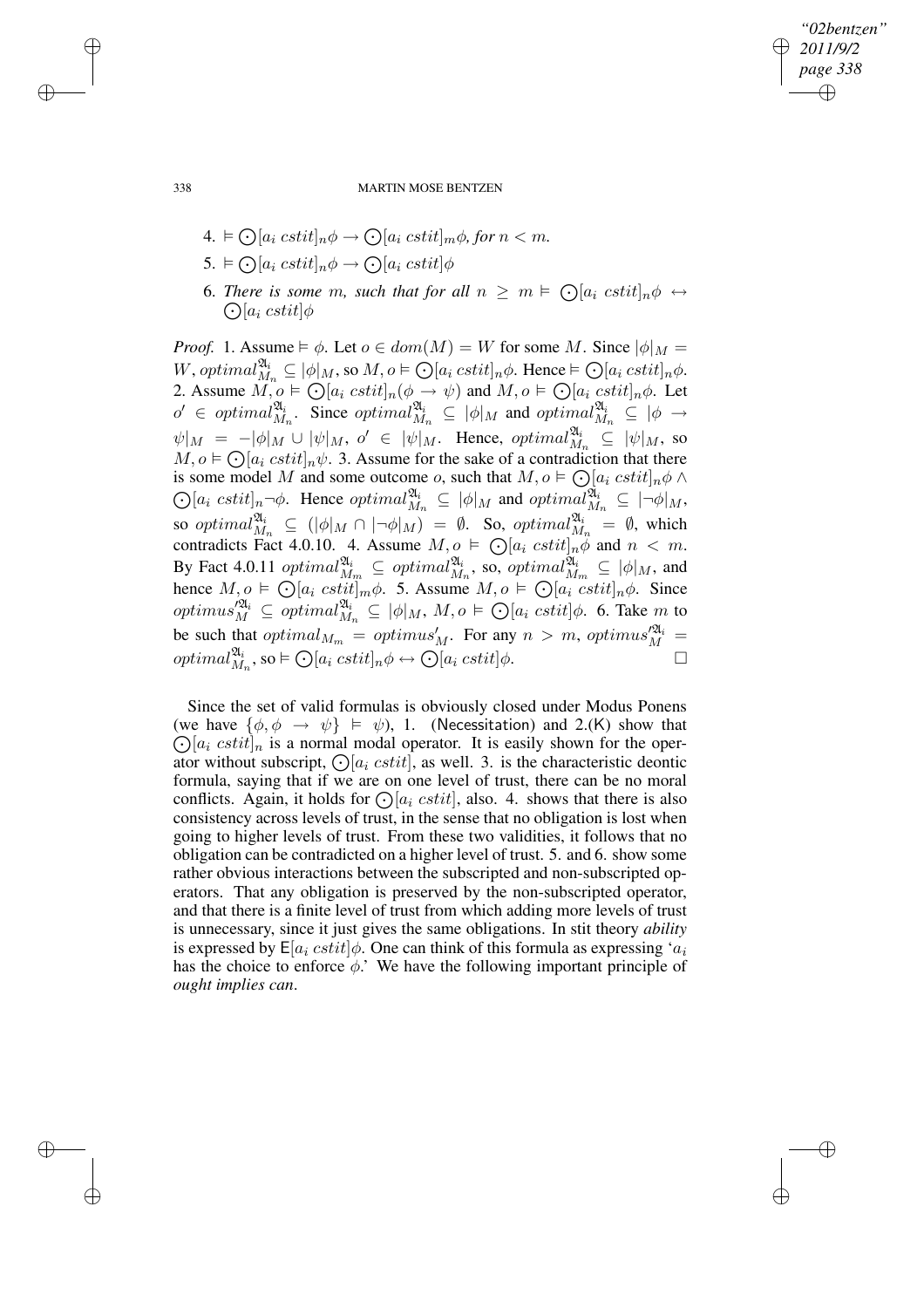*Fact* 5.0.16: *For any*  $n \models \bigodot [a_i \ cstit]_n \phi \rightarrow \mathsf{E}[a_i \ cstit] \phi$ *.* 

✐

✐

✐

✐

*Proof.* Assume  $M, o \models \bigodot [a_i \ cstit]_n \phi$ . Then  $\varphi \in \bigcup \{ A_{ij} \in \bigcup \{ A_{ij} \}$  $\mathfrak{A}_i \, \mid \, A_{ij} \cap \mathit{optimal}_{M_n}^{a_i} \, \neq \emptyset$   $\} \subseteq \, |\phi|_M$ . Let  $A_{ij} \subseteq \bigcup \{ A_{ij} \in \mathfrak{A}_i \mid A_{ij} \cap \mathfrak{A}_i \}$ optimal $a_{M_n}^{a_i} \neq \emptyset$  (by Fact 4.0.10, there is such an  $A_{ij}$ .) Let  $o' \in A_{ij}$ . Now  $choice^{a_i}_{M}(o') = A_{ij} \subseteq |\phi|_M$ , hence  $M, o' \models [a_i \; cstit] \phi$ . Hence  $M, o \vDash \mathsf{E}[a_i \; \text{cstit}] \phi.$ 

This validity says, that we do not demand too much of the agents in the following sense. If an agent ought to do  $\phi$ , she in fact can see to it that  $\phi$ . Furthermore, all deontic operators are *settled* in the sense that they are either true in the whole model or false in the whole model. I.e.

*Fact* 5.0.17: *For any level of trust*  $m$  *and any*  $o \in W$ *,*  $M, o \models \bigodot [a_i \; cstit]_m \phi$  $\inf M \models \bigodot [a_i \; cstit]_m \phi.$ 

*Proof.* Right to left is trivial. For left to right, assume  $M, o \models \bigodot [a_i \; cstit]_m \phi$ and let  $o' \in dom(M)$ . Since  $optimal_{M_m}^{\mathfrak{A}_i} \subseteq |\phi|_M$ ,  $M, o' \models \bigcirc [a_i \; cstit]_m \phi$ .  $\overline{\Box}$ 

Thus we are justified in talking about what agents ought to do at the level of *models*, i.e. in a *strategic situation*, rather than just with particular outcomes of such a situation. (Naturally, we *can* talk about the latter as well, but the fact shows that there is no difference).

# 6. *Formalizing the examples*

The first example is represented by figure 1. The atomic formula  $R$  is true iff the Victim resists. The atomic formula  $H$  is true iff the Hero helps.

Here

\n
$$
Help \quad \overline{O_1: R, H, u(o_1) = 4 \mid o_2: H, u(o_2) = 3}
$$
\n
$$
Don't \, help \quad \overline{O_3: R, u(o_3) = 1 \mid o_4: u(o_4) = 2}
$$
\n
$$
\overline{Resist} \quad \overline{Don't \, resist}
$$
\n
$$
Victim (a_1)
$$

### Figure 1. Hostage Situation

Considered as a formal model, M, we have  $M \not\vdash \bigodot [a_1 \; cstit]_1 R$ , with agents who only trust themselves, it is not the case that the Victim ought to resist. On the other hand we have  $M \models \bigodot [a_1 \; cstit]_2 R$ , with agents

"02bentzen" 2011/9/2 page 339

✐

✐

✐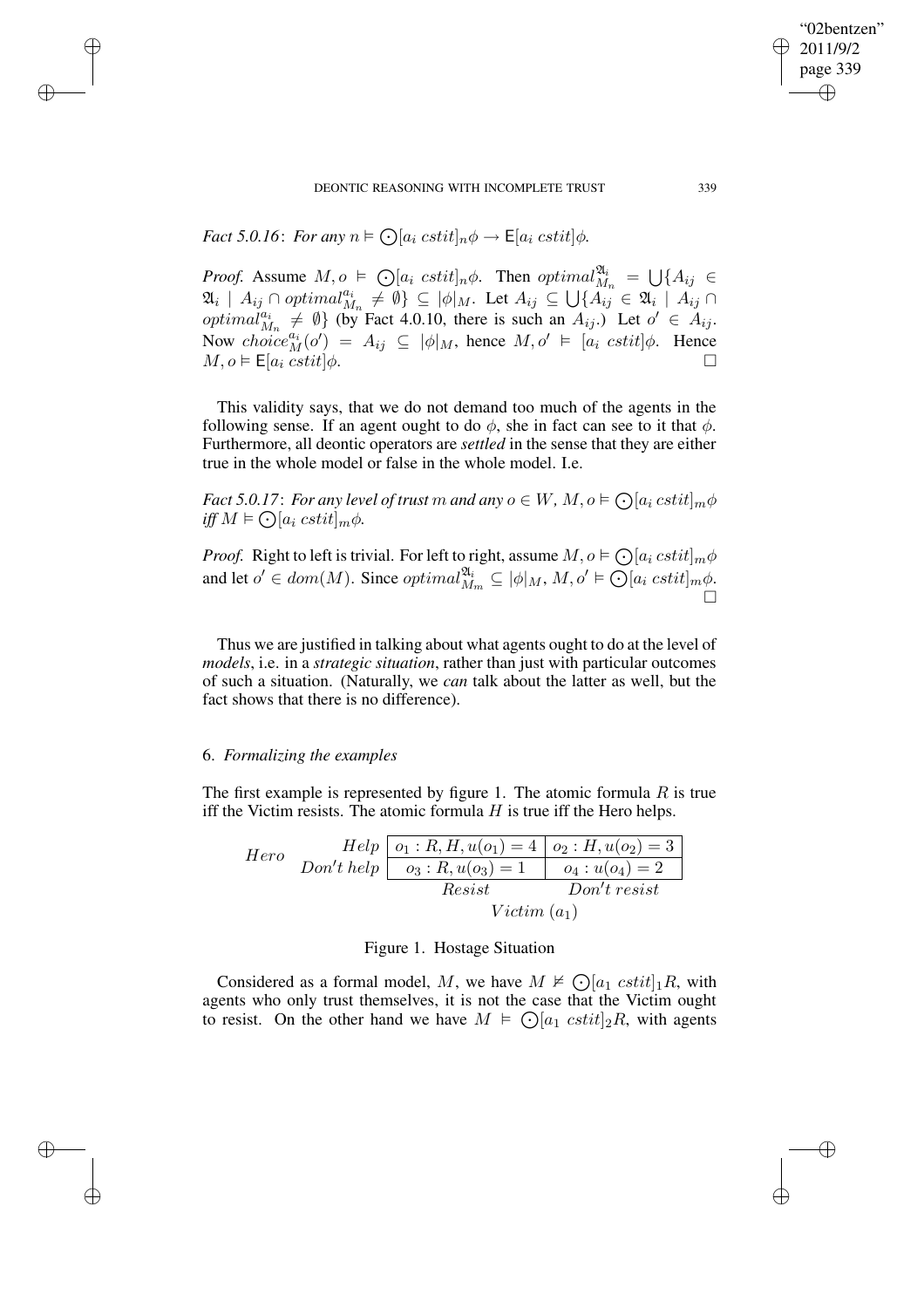*"02bentzen" 2011/9/2 page 340* ✐ ✐

✐

✐

### 340 MARTIN MOSE BENTZEN

trusting themselves and each other, the Victim ought to resist. In this case, since we are down to one action per agent, we have  $M_2 = optimus'$ , so  $M \models \bigodot [a_i \; cstit]_2 \phi \leftrightarrow \bigodot [a_i \; cstit] \phi$ . Adding further levels of trust will not give us any more obligations. This example also shows that for some model,  $\widetilde{M} \nvDash \bigodot [a_i \; cstit] \phi \rightarrow \bigodot [a_i \; cstit]_1 \phi$ . The account thus generalizes Horty's individual ought to do, Horty (2001), which is our  $\bigcirc a_i \, cstit]_1$ , because more propositions may be obligatory on this account. It is of course a matter of context, whether agents are justified in trusting each other and the indexed operator gives us flexibility to meet different modeling needs in this respect. The second example is treated in a similar way. It is represented by figure 2. B is a propositional atom meaning that the Doctor goes by boat. Here we have  $dom(M_1) = \{o_1, \ldots, o_4\}$  (The Doctor staying home is dominated), and  $dom(M_2) = \{o_1, o_3\}$  (The Guide staying home is dominated). We have  $dom(M_3) = \{o_3\}$  (The Doctor walking is dominated). Since we are down to an atomic action profile, no further levels of trust will subtract more from the model. We thus have  $M \models \bigodot [ Doctor \; cstit]B$ , the Doctor ought to go by boat.

| Walk      | $o_1: u(o_1) = 5$ | $o_2: u(o_2) = 4$    |                      |
|-----------|-------------------|----------------------|----------------------|
| Doctor    | $Go by boat$      | $o_3: B, u(o_3) = 6$ | $o_4: B, u(o_4) = 3$ |
| Stay home | $o_5: u(o_5) = 1$ | $o_6: u(o_6) = 2$    |                      |
| Go help   | Stay home         |                      |                      |
| Guide     |                   |                      |                      |

Figure 2. The Doctor's Journey

### 7. *The Meinong-Chisholm thesis*

The Meinong-Chisholm thesis<sup>2</sup> is the following claim:

An agent a ought to see to it that  $\phi$ , if and only if, it ought to be the case that the agent a sees to it that  $\phi$ .

The Meinong-Chisholm thesis stands refuted with the theory presented here. There are cases where it ought to be that the agent sees to it that  $\phi$  is still not equivalent to that the agent ought to see to it that  $\phi$ , for instance, we might have  $M, o \models \bigcirc [a_i \; csti \check{t}] \phi$ , but not  $M, o \models \bigcirc [a_i \; csti \check{t}] \phi$ . In certain

 $2$  See (Lindström and Segerberg; 2007, p.1204). This thesis was originally called the *Meinong/Chisholm Analysis* by Horty, see (Horty; 2001, p. 45).

✐

✐

✐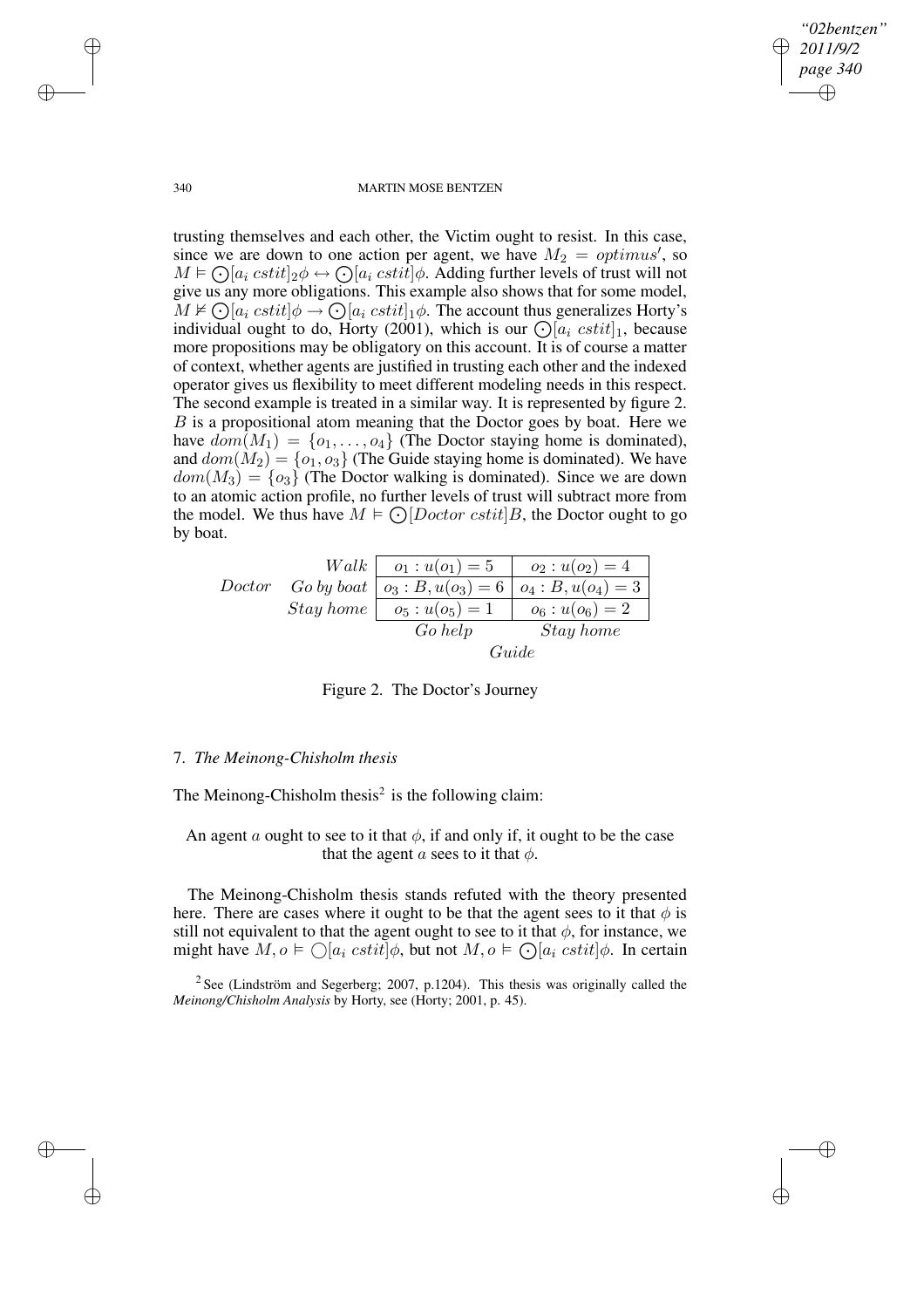✐

✐

✐

✐

situations, genuine group reasoning (individuals act as parts of groups) can get us closer, e.g. in *hi-low* scenarios. Here is an example of such a scenario.

*Example 3*: *Two friends, Friend 1 and Friend 2, (who cannot communicate beforehand) both face the choice of going to town to meet their buddy. It would yield the best outcome if they both went. However, going to town alone is futile and a big waste of energy. So the two outcomes, where one friend goes and the other stays home, are the worst. If both friends stay home, it is better than if one goes in vain, but not as good as both meeting up in town.*

Formally, the situation looks like in Figure 3, where  $G_1$  is a propositional atom, which means 'Friend 1 goes to town.'

friend 1

\n
$$
Gradient 1 \quad Go \quad o_1: G_1, u(o_1) = 3 \quad o_2: G_1, u(o_2) = 1
$$
\n
$$
Stay \quad o_3: u(o_3) = 1 \quad o_4: u(o_4) = 2
$$
\n
$$
Go \quad Stay
$$
\n
$$
Friend 2
$$

Figure 3. Friends Meeting in Town

Even though this situation appears to have a similar structure to the first example, they are in fact essentially different. The difference is simply that none of the actions of either agent are strictly dominated. Therefore  $M|optimal_M = M$ . It follows that e.g.  $M, o_1 \nvDash \text{O}[friend_1 \; \text{cstit}]G_1$ , we cannot say that Friend 1 ought to see to it, that he goes. On the other hand going is a necessary condition for obtaining the best outcome in the situation, so we have  $M, o_1 \models \bigcirc [Friend_1 \; cstit] G_1$ . It ought to be that Friend 1 sees to it that he goes. One way of getting there is to extend the theory to also cover agents trusting in *groups*. This extension, which is postponed for further research, could be based on Horty's group ought operator, see Horty (2001). Even such an account, however, would not validate the Meinong-Chisholm thesis, since there are pure coordination situations, where the agents simply cannot know what they ought to do, whether they identify with a group or not. We can transform the situation above into a pure coordination situation, by assuming that the utility of both agents staying home is exactly the same as of meeting up in town. Here, conditional accounts of ought to do (given that Friend 1 stays, Friend 2 ought to stay, etc), seem appropriate, but this too, is beyond the scope of this paper. It is clear, though, that such conditional oughts cannot tell agents what to do in a pure coordination situation

"02bentzen" 2011/9/2 page 341

✐

✐

✐